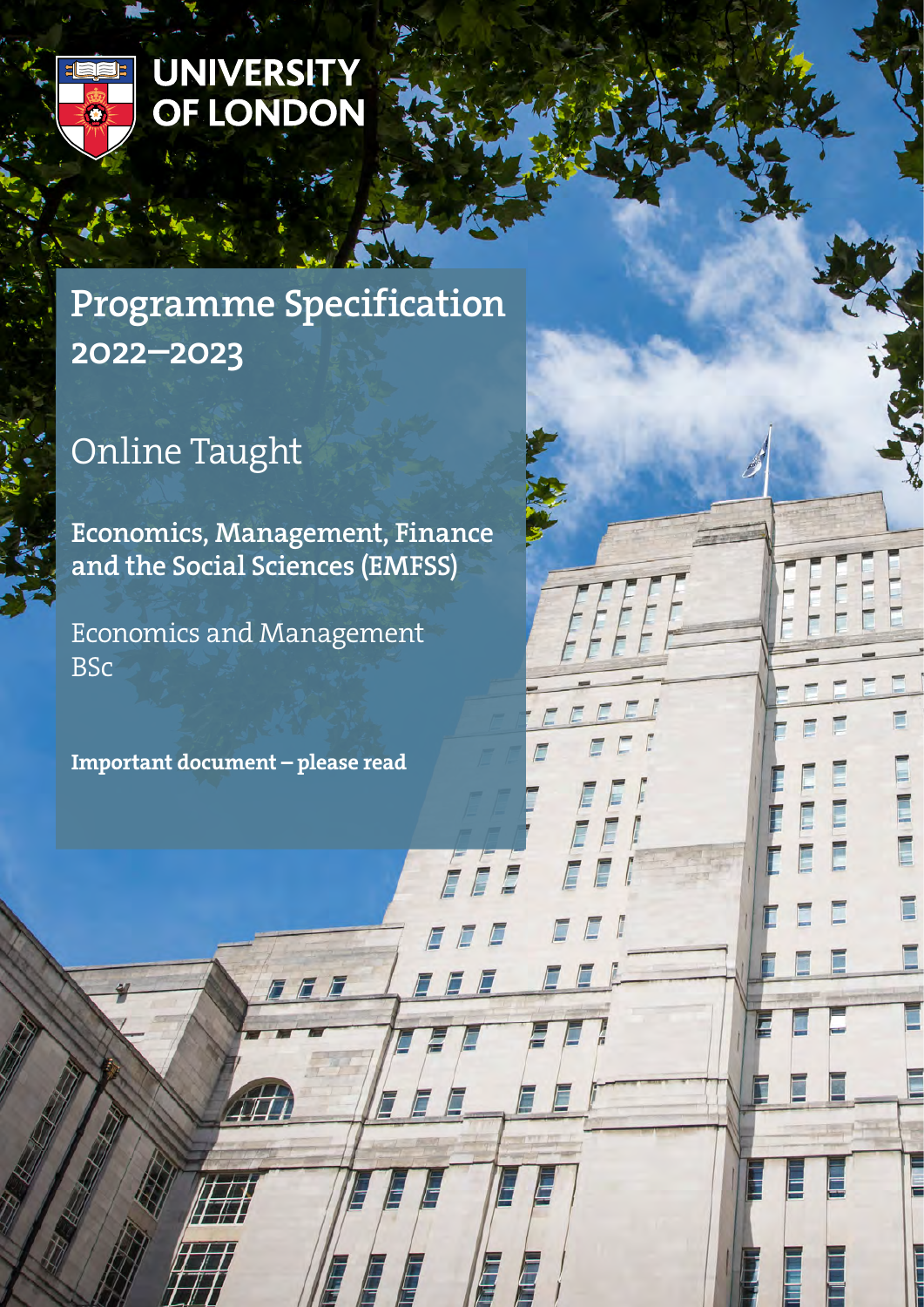## Table of Contents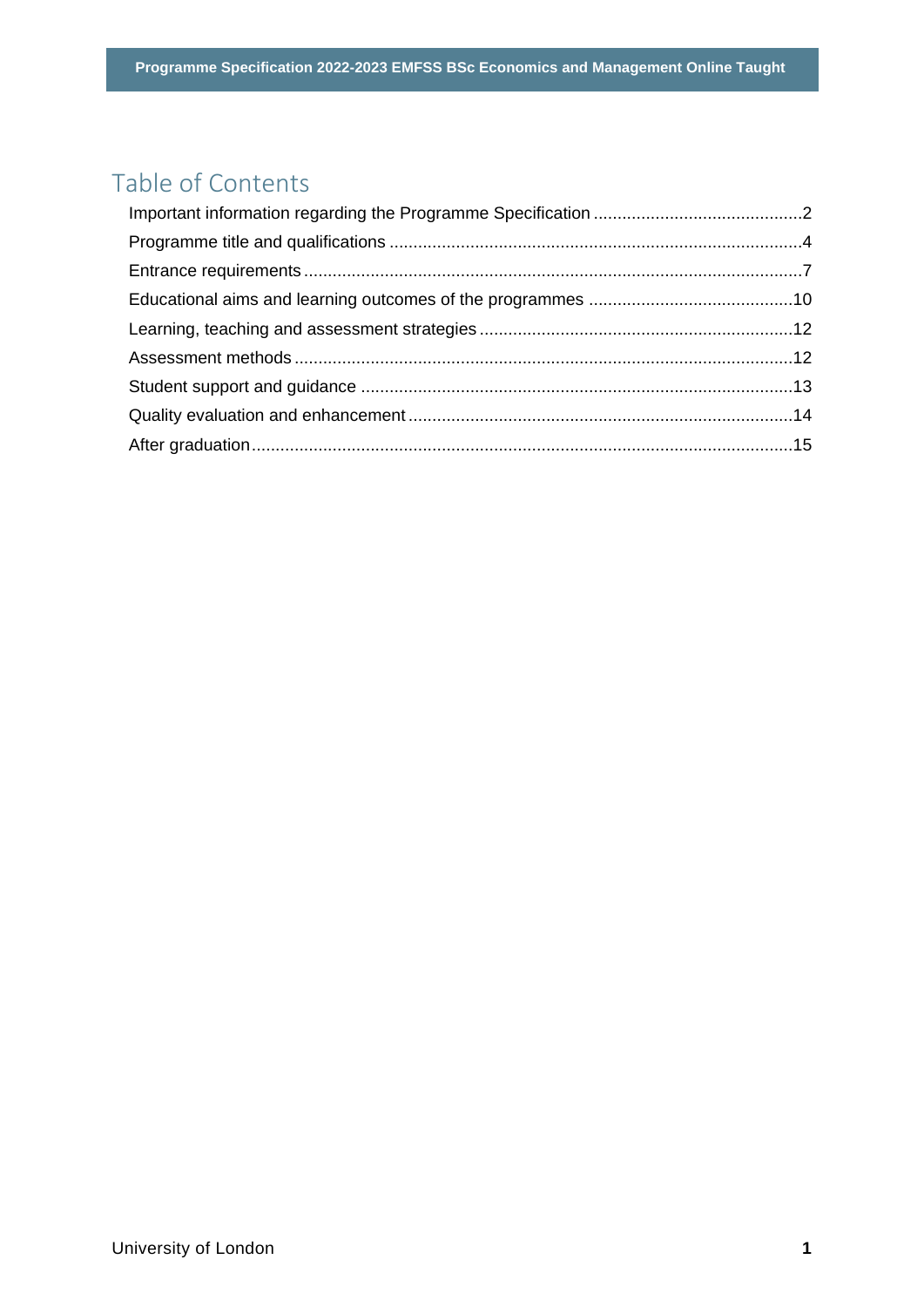## <span id="page-2-0"></span>**Important information regarding the Programme Specification**

#### **About this document**

#### Last revised 04 May 2022

The Programme Specification gives a broad outline of the structure and content of the programme, the entry level qualifications, as well as the learning outcomes students will achieve as they progress. Some of the information referred to in a programme specification is included in more detail on the University of London website. Where this is the case, links to the relevant webpage are included.

Where links to external organisations are provided, the University of London is not responsible for their content and does not recommend nor necessarily agree with opinions expressed and services provided at those sites.

If you have a query about any of the programme information provided, whether here or on the website, registered students should use the *ask a question* tab in the [student portal](https://my.london.ac.uk/) otherwise the *Contact Us* button on each webpage should be used.

#### **Key revisions made**

Programme specifications are revised annually. The LSE, as part of its annual review of standards, confirms the programme structure and the educational aims and learning outcomes, and advises on any development in student support. Where there are changes which may impact on continuing students, these are listed below. For all new students, the programme and general information provided in this document is correct and accurate and will be applicable for the current year.

#### **Significant changes made to the programme specification 2022-2023:**

Internet access and computer specification requirements have been updated.

#### **Terminology**

The following language is specific to the EMFSS BSc Online Taught degree programme:

**Course**: Individual units of the programme are called courses. Each course is a selfcontained, formally structured learning experience with a coherent and explicit set of learning **New:** Either as 'new course' or 'new credit'**.** A course which you have never previously registered for.

**Prerequisite:** A course that you must register and complete live sessions for before you are permitted to complete the teaching for another course.

**Corequisite:** A course that you must register and complete the live session for either before or at the same time as another course.

**100 level / 200 level / 300 level:** In the context of UK higher education, the Framework for Higher Education Qualifications (FHEQ) levels are as follows: 100 courses are equivalent to FHEQ Level 4 200 courses are equivalent to FHEQ Level 5 300 courses are equivalent to FHEQ Level 6

**Online Taught:** The qualifications awarded under these regulations are taught online only. You will receive advice via your virtual learning environment (VLE) from a class teacher.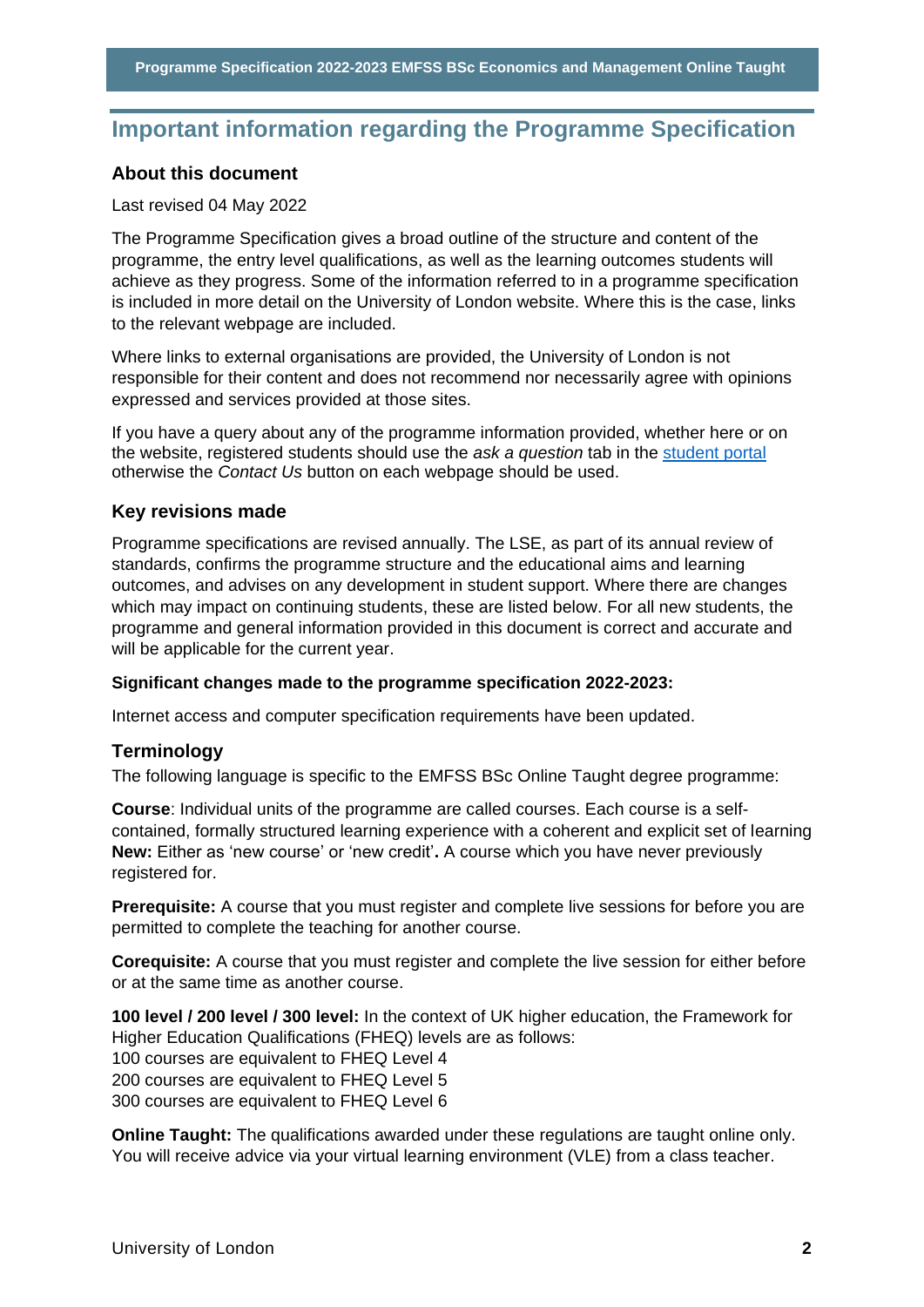**VLE**: Your virtual learning environment where you access your learning materials, live sessions. We may also refer to this as Digital Campus.

**Study session:** The academic year is split into two study sessions. You will register for each study session independently.

**Teaching block:** Each study session is split into two ten-week teaching blocks.

**Student Success Advisor**: Will provide advice and guidance throughout your programme.

**Class teacher**: Will facilitate live, online teaching sessions.

**Live sessions**: A compulsory element of your teaching accessed on the VLE.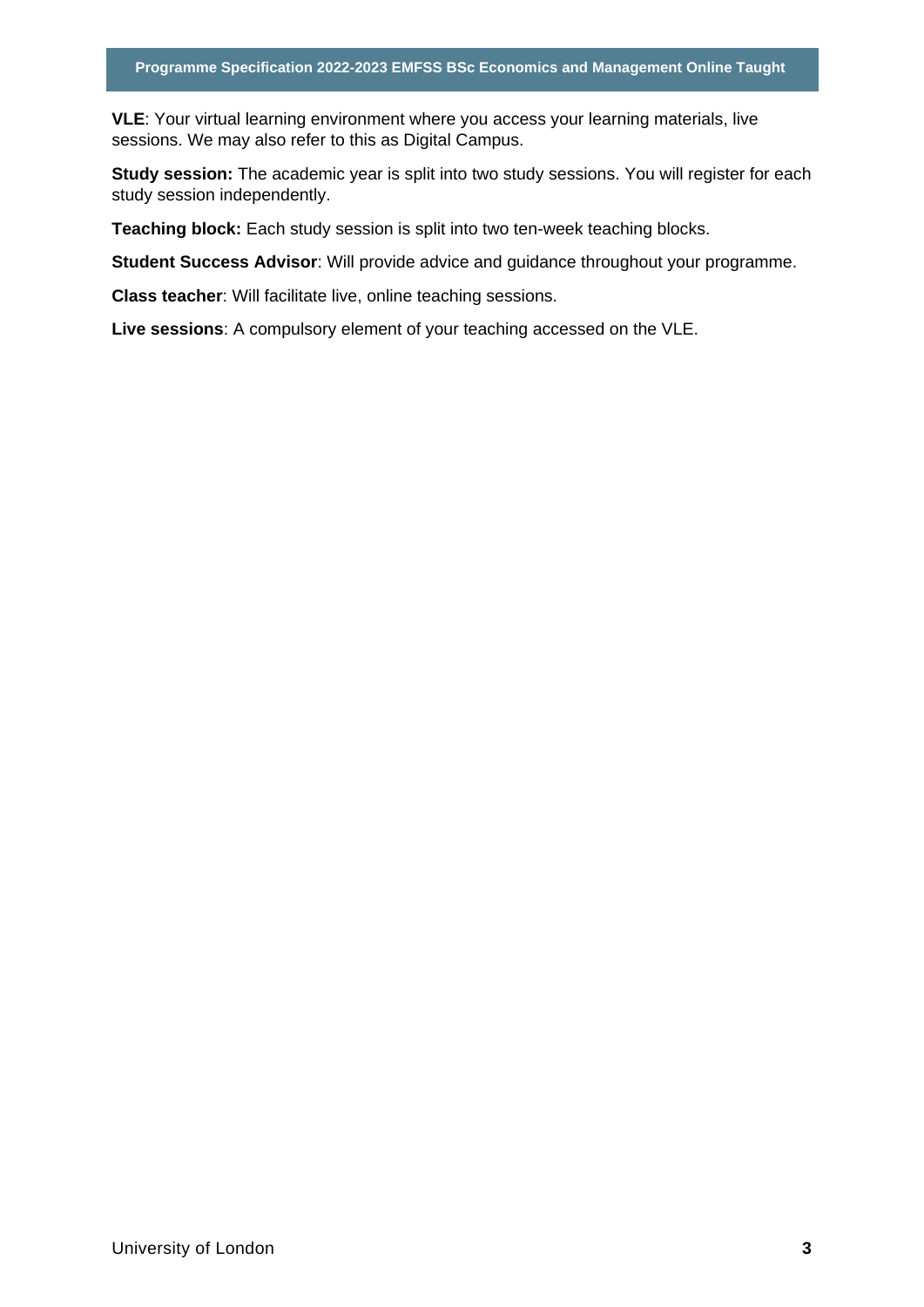## <span id="page-4-0"></span>**Programme title and qualifications**

Undergraduate degrees of the University of London are awarded with Honours. The award certificate will indicate the level of the academic performance (Honours) achieved by classifying the award. The classification of the degree will be based on the ratified marks from the completed assessments.

The standard classification system for Bachelor's degrees with Honours is:

First-Class; Upper Second-Class; Lower Second-Class; Third-Class.

A Pass Degree is a degree without Honours.

Specific rules for the classification of awards are given in the [Programme Regulations,](https://london.ac.uk/current-students/programme-documents/regulations) under Scheme of Award.

#### **Programme title**

Economics and Management

#### **Qualifications**

Bachelor of Science in Economics and Management

#### **Exit qualifications**

- Diploma of Higher Education in Economics and Management
- Certificate of Higher Education in Social Sciences

An exit qualification is an intermediate qualification, for which the student may not have registered at the outset but which may be awarded on completion of specific modules/courses (or credit accumulated) in a longer programme of study, if the student leaves the programme.

Exit qualifications are awarded at the discretion of the Board of Examiners and once a student has accepted an exit qualification they will not normally be permitted to continue their study of the same award with the University of London.

#### **Individual courses**

There is no provision for individual courses of the programme to be studied on a stand-alone basis.

#### **Notes**

The BSc degree in Economics and Management is available through a 12 course Standard Route and through a 9 course Graduate Entry Route.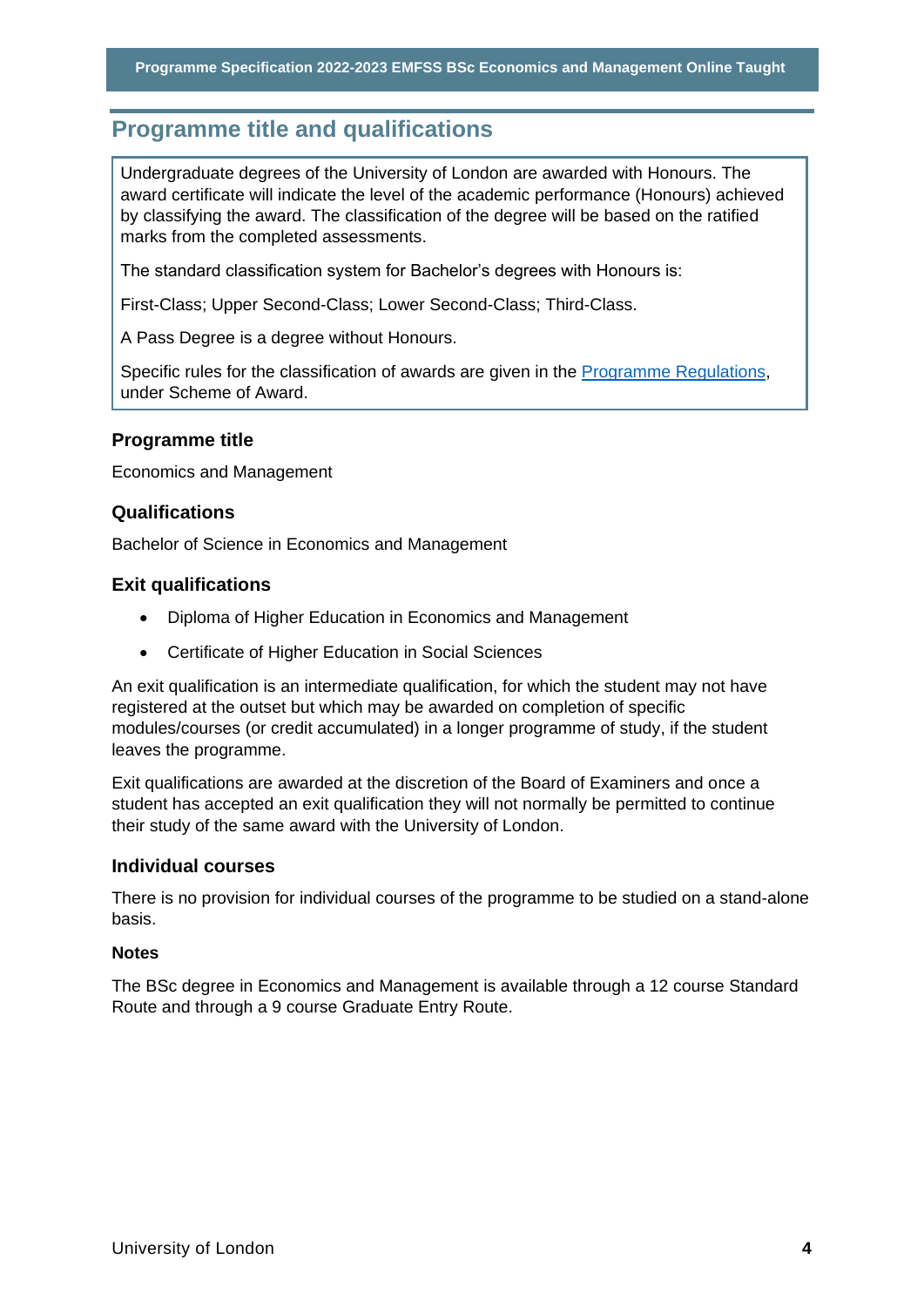#### **Qualifications titles may be abbreviated as follows:**

Bachelor of Science – BSc

Diploma of Higher Education in Economics and Management– DipHE

Certificate of Higher Education – CertHE

#### **Level of the programmes**

The Framework for Higher Education Qualifications of UK Degree-Awarding Bodies (FHEQ) forms part of the UK Quality Code for Higher Education of the [Quality Assurance](http://www.qaa.ac.uk/en)  [Agency for Higher Education](http://www.qaa.ac.uk/en) (QAA).

The qualifications are placed at the following Levels of the Framework for Higher Education Qualifications (FHEQ):

| <b>Bachelor of Science degree (BSc)</b>    | Level 6 |
|--------------------------------------------|---------|
| • Diploma of Higher Education (DipHE)      | Level 5 |
| • Certificate of Higher Education (CertHE) | Level 4 |

#### **Relevant QAA subject benchmarks group(s)**

See the [QAA website](http://www.qaa.ac.uk/) for information

**[Economics](https://www.qaa.ac.uk/docs/qaa/subject-benchmark-statements/subject-benchmark-statement-economics.pdf?sfvrsn=31e2cb81_5)** 

**[Management](https://www.qaa.ac.uk/docs/qaa/subject-benchmark-statements/subject-benchmark-statement-business-and-management.pdf?sfvrsn=db39c881_5)** 

#### **Awarding body**

[University of London](http://www.london.ac.uk/)

#### **Registering body**

[University of London](http://www.london.ac.uk/)

#### **Academic direction**

[The London School of Economics and Political Science \(LSE\)](http://www.lse.ac.uk/home.aspx) 

#### **Accreditation by professional or statutory body**

Not applicable

#### **Language of study and assessment**

English

#### **Mode of study**

Flexible and online study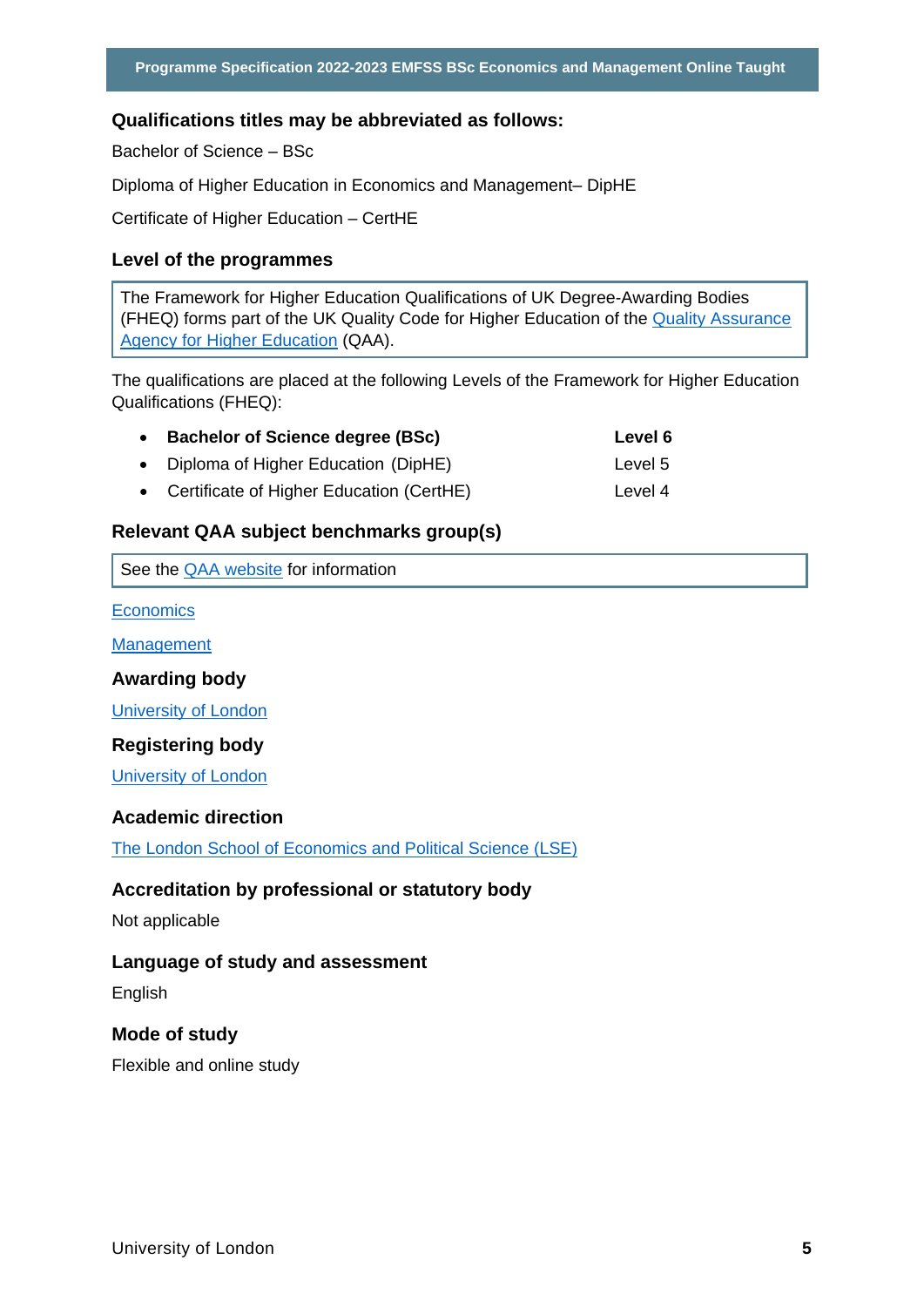#### **Programme structures**

The Economics, Management, Finance and the Social Sciences programmes are comprised of courses. Each course is referred to as a '100 course', '200 course' or '300 course', corresponding to the following levels of the Framework for Higher Education Qualifications (FHEQ):

- 100 courses are placed at FHEQ Level 4
- 200 courses are placed at FHEQ Level 5
- 300 courses are placed at FHEQ Level 6

Where half courses are indicated, two half courses are equivalent to one full course in terms of structure. For each programme, some courses are compulsory, whilst others can be selected from lists of options called 'selection groups'.

The current structure can be found on the programme's **Structure** page on the University of London website.

Where a student satisfies certain conditions, transfer may be permitted between different degrees and routes.

To be considered for the qualification of a BSc honours degree in the field of Economics, Management, Finance and the Social Sciences:

- For degrees through the Standard Route a student must have attempted 12 full courses and must have passed with a mark of 40 or above at least eleven full courses.
- For degrees through the Graduate Entry Route a student must have attempted and passed, with a mark of 40 or above nine full courses.

#### **Maximum and minimum periods of registration**

The maximum and minimum period of registration, from a student's effective date of registration, are:

|                                   | <b>Minimum</b>        | <b>Maximum</b> |
|-----------------------------------|-----------------------|----------------|
| <b>BSc (Standard Route)</b>       | Three years*          | Six years      |
| <b>BSc (Graduate Entry Route)</b> | Two and a half years* | Six years      |

\*This period may vary if recognition of prior learning is permitted.

Study materials are made available after registration and on payment of the applicable fee.

#### **Credit value of courses**

Further information about the credit systems used by universities in the UK and Europe is provided by the [Quality Assurance Agency](http://www.qaa.ac.uk/en) and the [European Credit Transfer and](http://ec.europa.eu/education/resources/european-credit-transfer-accumulation-system_en.htm)  [Accumulation System.](http://ec.europa.eu/education/resources/european-credit-transfer-accumulation-system_en.htm)

Where credits are assigned to each course of a programme, credit indicates the amount of learning carried out in terms of the notional number of study hours needed, and the specified Frameworks for Higher Education Qualifications of UK Degree-awarding Bodies (FHEQ) credit level indicates the depth, complexity and intellectual demand of learning involved. The details below indicate the UK credits and the European Credit Transfer and Accumulation System (ECTS) values.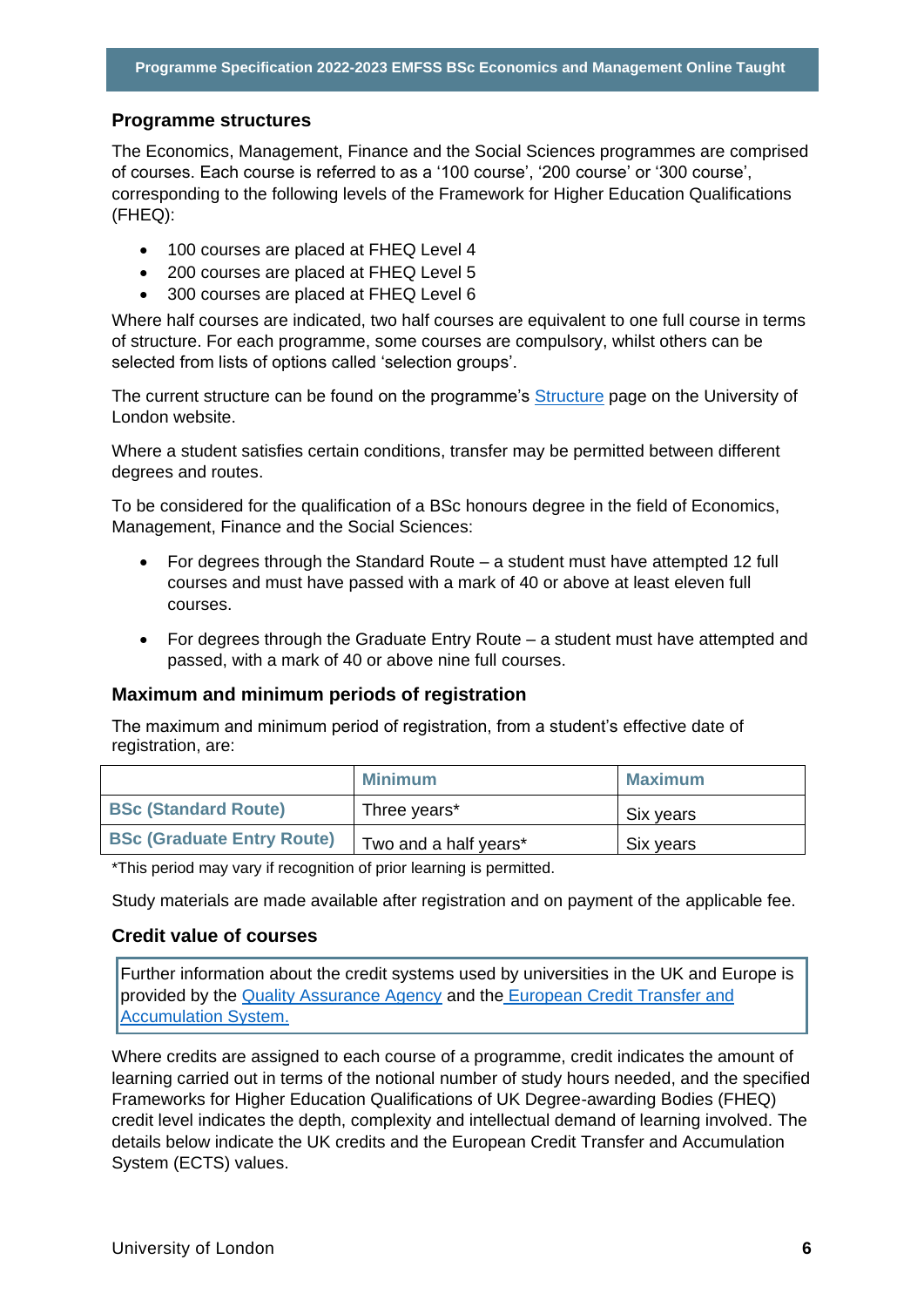For the Economics, Management, Finance and the Social Sciences suite of programmes, credits are assigned to the courses as follows:

- 30 UK credits or 15 ECTS credits for a full course at level 4, or 15 UK credits or 7.5 ECTS credits for a half course at level 4
- 30 UK credits or 15 ECTS credits for a full course at level 5, or 15 UK credits or 7.5 ECTS credits for a half course at level 5
- 30 UK credits or 15 ECTS credits for a full course at level 6, or 15 UK credits or 7.5 ECTS credits for a half course at level 6

One UK credit equates to a notional ten hours of study.

#### **Recognition of prior learning**

Recognition of prior learning is a generic term for the process by which we recognise and, where appropriate, award credit for learning that has taken place elsewhere, before entry onto this programme of study.

Where the prior learning covered a similar syllabus to a module/course studied elsewhere, credit will be awarded as if you took the University of London module/course.

See the [General Regulations](https://london.ac.uk/current-students/programme-documents/regulations) (Section 3) and [Programme Regulations](https://london.ac.uk/current-studentsprogramme-documents/regulations) for more rules relating to prior learning.

Details on [how to apply for RPL](https://london.ac.uk/applications/how-apply/recognition-prior-learning/recognition-and-accreditation-prior-learning-0) can be found on our website

This programme allows recognition of prior learning (RPL). A student studying a degree through the Standard Route may apply for RPL for up to four 100 courses. A student studying a degree through the Graduate Entry Route may apply for RPL for up to one 100 course named on the degree structure.

To be eligible to apply for RPL a student must provide evidence to the University that they have already passed examinations that equate in level, content and standard to the 100 course(s) that form part of the programme. The qualification must have been awarded within the past five years preceding the application. If a student is awarded RPL they do not have to take that particular 100 course as part of their degree.

### <span id="page-7-0"></span>**Entrance requirements**

We consider qualifications from around the world. Details are available [here](https://london.ac.uk/applications/how-apply/am-i-qualified) and in the [Qualifications for Entrance](https://london.ac.uk/entrance-qualifications) schedule

The full list of [EMFSS programmes](https://onlinecourses.london.ac.uk/) offered online can be found on our website. Entrance requirements are set out in detail under the 'Admissions' tab for each programme.

Applicants must submit an application in line with the procedures and deadlines set out on the [website.](https://onlinecourses.london.ac.uk/admissions/)

All entrance requirements are set out in detail on the programme page under the Requirements tab.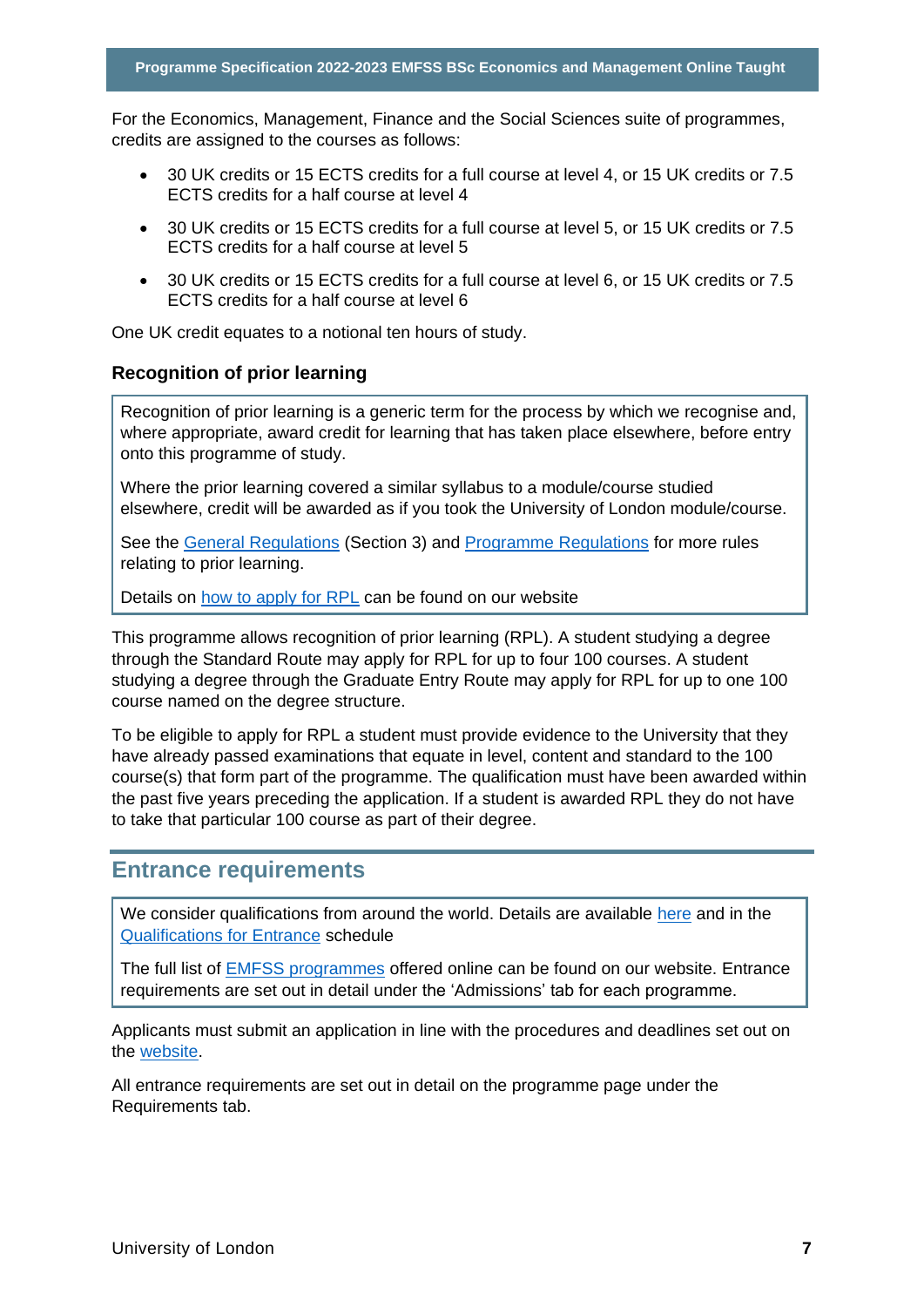#### **General Entrance requirements for undergraduate degrees**

#### **Age:**

Applicants must normally be at least 17 years of age on or before 30 November in the year of initial registration.

#### **Qualifications:**

Applicants must

- have passed qualifications that satisfy category G in the Qualifications for Entrance schedule.
- meet any additional programme specific entrance requirements; and
- satisfy English language requirements.

#### **Entrance requirements for the Graduate Entry Routes to the undergraduate degrees**

#### **Age:**

Applicants must normally be at least 17 years of age on or before 30 November in the year of initial registration.

#### **Qualifications:**

Applicants must

- have successfully completed a full undergraduate degree or postgraduate qualification from an acceptable institution
- meet any additional programme specific entrance requirements; and
- satisfy English language requirements.

Applicants with professional qualifications and professional memberships will be considered on an individual basis.

The [Qualifications for Entrance schedule](https://london.ac.uk/entrance-qualifications) can be found on the University of London website.

#### **English language requirements**

Applicants must satisfy the English language requirements for the programme. These are set out in detail on the programme page under the Requirements tab for each programme.

Additional information on English language proficiency tests are given on the [website.](https://london.ac.uk/applications/how-apply/english-requirements)

Where an applicant does not meet the prescribed English language proficiency requirements but believes that they can demonstrate the requisite proficiency for admission the University may, at its discretion, consider the application.

#### **Internet access and computer specification**

Students will require regular access to a computer with an internet connection to use the University of London's online resources and systems.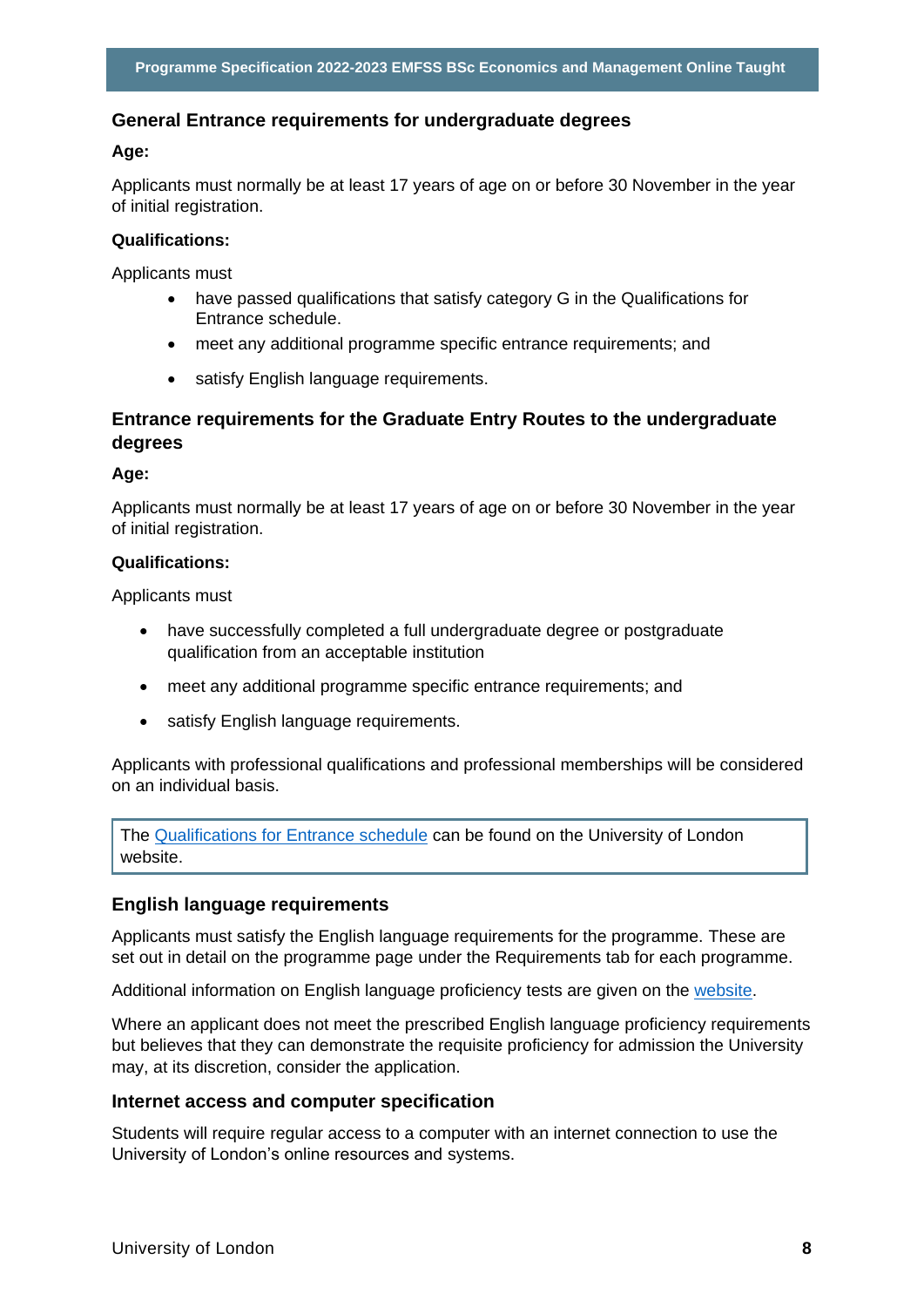The computer must have at least the following minimum specification:

- Windows: 7, 8, and 10 on 64-bit platforms (Windows 10 recommended)
- macOS: OS X 10.14 and higher
- CPUs newer than 2011 (Intel Sandy Bridge or newer)
- OpenGL 2.0 graphics driver
- Local storage for the recording of proctored examinations (75MB per hour)
- Web camera & microphone (internal or external)
- A steady hardwired internet connection requires speeds no less than (Note: A hardwired connection is strongly recommended):
	- o 10 MB/S download & 5 MB/S upload;
- Wired headset and phone (mobile or landline);

And the following applications installed:

- a word processor for Microsoft Word documents (.doc and .docx);
- a PDF reader (for example Adobe).
- Latest versions of at least two browsers downloaded onto computer
	- o Recommended: Google Chrome
	- o Note: Programs on Atrio cannot use Internet Explorer or Edge.

Students will need to perform System Compatibility Check (monthly)

Students must be able to download and install software to their Windows or MacOS device to include secure examination browsers for online assessment purposes (if offered on your programme of study)

#### **Students with access requirements**

The University of London welcomes applications from disabled students and/or those who have access requirements. The University will make every effort to provide reasonable adjustments to enable those with a disability, learning difficulty or access requirements to have the same opportunity as all other students to successfully complete their studies.

The University is committed to managing the application procedure and the programme itself to ensure that services are accessible for all students and that an inclusive environment is created. Students with a disability, or others who may need access arrangements to assist in taking examinations, should complete the relevant section of the application form, or contact the [Inclusive Practice Manager.](mailto:special.arrangements@london.ac.uk) A separate room or other arrangements may be considered.

Requests are considered by a University panel, whose purpose is to ensure that students with disabilities and/or specific access requirements are neither advantaged nor disadvantaged by such arrangements when compared with other students. These considerations remain separate from the academic selection processes.

For further information, see [Inclusive Practice Policy](https://london.ac.uk/applications/how-it-works/inclusive-practice-special-arrangements)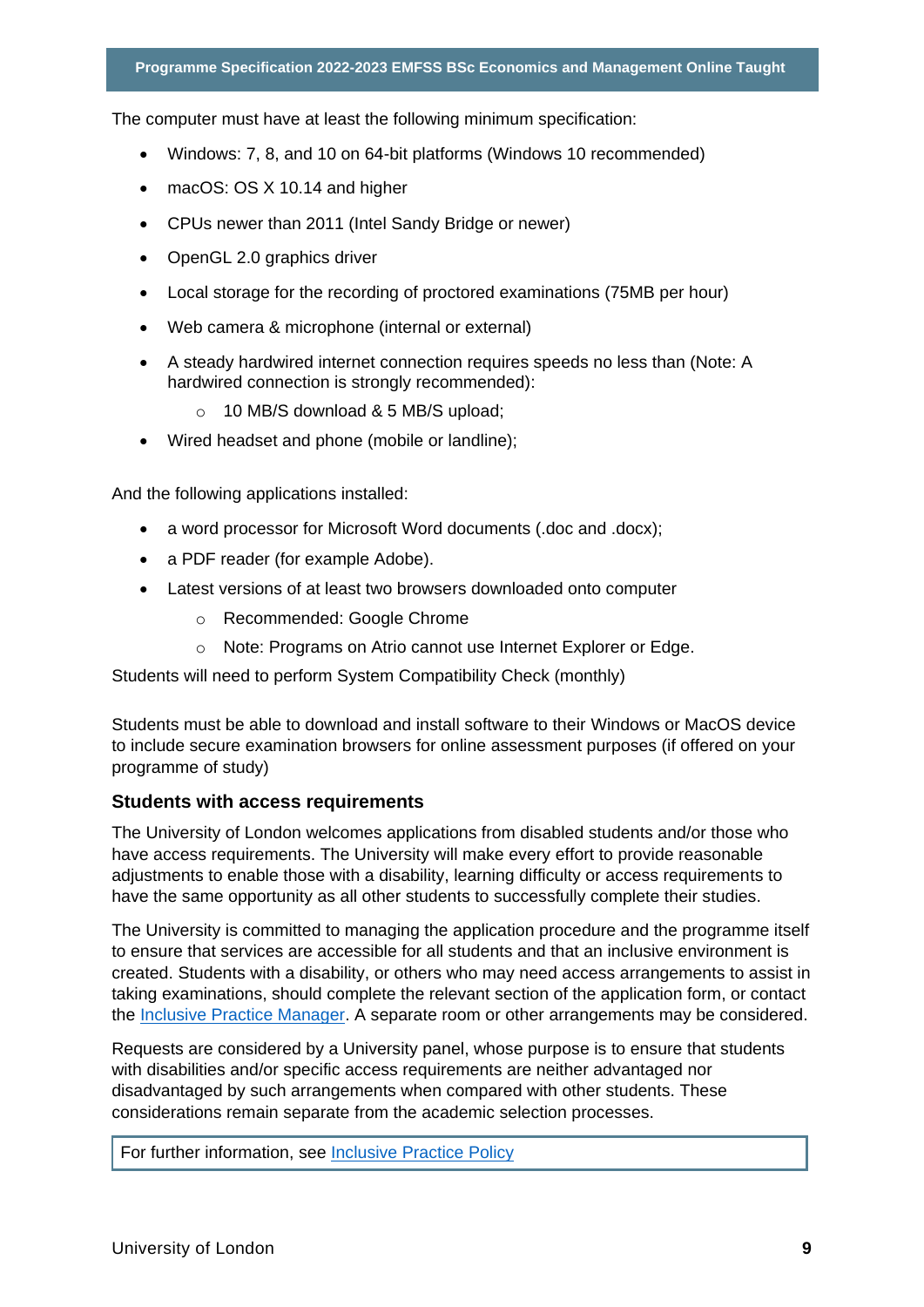#### **Sources of funding and scholarships**

Information about potential sources of funding and scholarships is updated annually and where available is included in the prospectus web pages.

For further information see the [website](https://london.ac.uk/applications/funding-your-study)

## <span id="page-10-0"></span>**Educational aims and learning outcomes of the programmes**

Each of the programmes within the fields of Economics, Management, Finance and Social Science aims to offer a challenging, flexible scheme of study invigorated by research, which advances a student's ability to develop academic and practical insights into the subjects studied. Students will be encouraged to develop a broad range of transferable and in some cases technical expertise.

Graduates of the programmes will have a sound basis for careers in a wide range of areas from major corporations to small businesses, government organisations, the voluntary sector, international organisation and the media.

Successful completion of a degree, with Honours, may allow a student to progress to postgraduate study in the degree field or a related area or to undertake further professional qualifications.

Within the programmes there is a natural progression between the levels. A student who passes the 100 courses (FHEQ Level 4) will have the essential introduction to that subject. The 200 and 300 courses (FHEQ Level 5 and 6) build on the 100 courses and provide opportunity to develop a more detailed understanding. Although the courses may not in themselves be more difficult, students will develop a greater understanding and a sophistication of thinking as they work through the courses.

The programmes aim to:

- promote independent critical and evaluative skills, and intellectual curiosity for lifelong learning;
- expand knowledge and understanding of the chosen discipline;
- promote analytical, creative and imaginative engagement with theory, research and practice in the chosen discipline;
- encourage self-development into professionally organised and interactive individuals by practicing skills of selection, assimilation and communication.

#### **BSc Economics and Management**

This programme aims to:

- provide a high quality education in Economics and Management for intellectually able students from a wide range of backgrounds;
- give students a sound grasp of the principles of economic analysis to the intermediate level;
- help students understand the social science basis and inter-disciplinary nature of Management;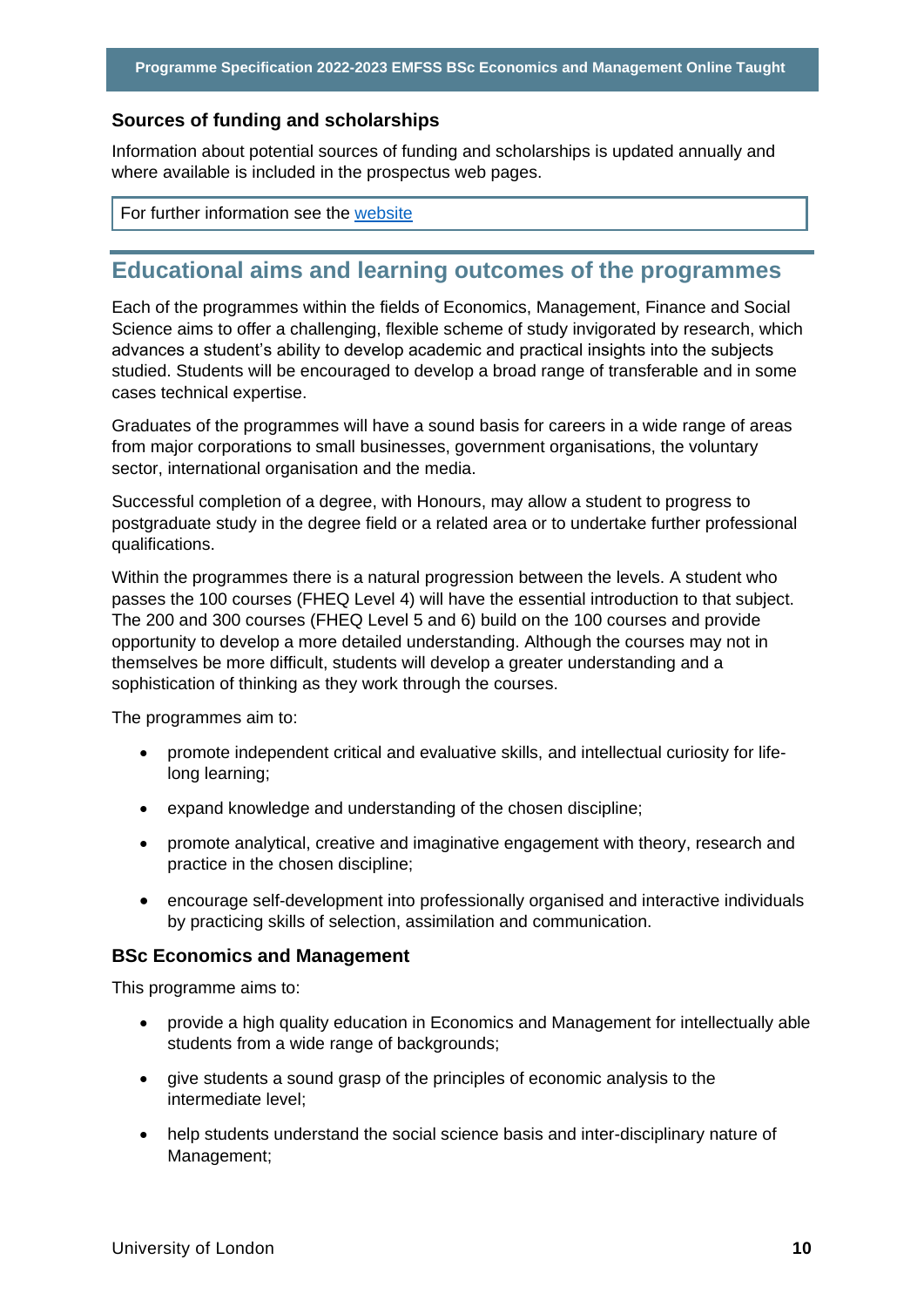- give students a knowledge of the workings of the economy;
- enable students to concentrate on specialist areas within the subjects;
- encourage students to develop intellectual flexibility and powers of rigorous analysis, by placing a premium on developing minds and on bringing forward their analytical reasoning ability;
- develop in students the ability to apply their knowledge to the solution of theoretical and applied problems in economics and management;
- provide a basis for further study and for employment, including careers in relevant fields:
- prepare students for graduate study in economics and/or management

The learning outcomes of the programme are as follows:

#### **Knowledge and understanding;**

A student will be able to:

- understand of the fundamental aspects of economic analysis.
- analyse issues from the perspective of a number of disciplines.
- think in a critical manner, to formulate and develop arguments both on management and economic issues in a logical manner.
- demonstrate skills in applying economic reasoning to the analysis of a wide range of policy issues.

#### **Intellectual and cognitive skills;**

A student will be able to:

- locate, extract, analyse and draw reasoned conclusions from multiple sources (including electronic sources) of appropriate literature and relevant data and acknowledge and reference sources appropriately;
- critically analyse arguments;
- apply theory and theoretical models in practical situations;
- assimilate and lucidly evaluate alternative views.

#### **Transferable skills;**

A student will be able to:

- communicate effectively in a written context;
- use information technology (spreadsheets, word-processing and online databases) appropriately;
- organise information, and to assimilate and evaluate competing arguments;
- manage their own learning, including working effectively to deadlines;
- be open minded and have a capacity to handle ideas and scrutinise information in critical, evaluative and analytical ways.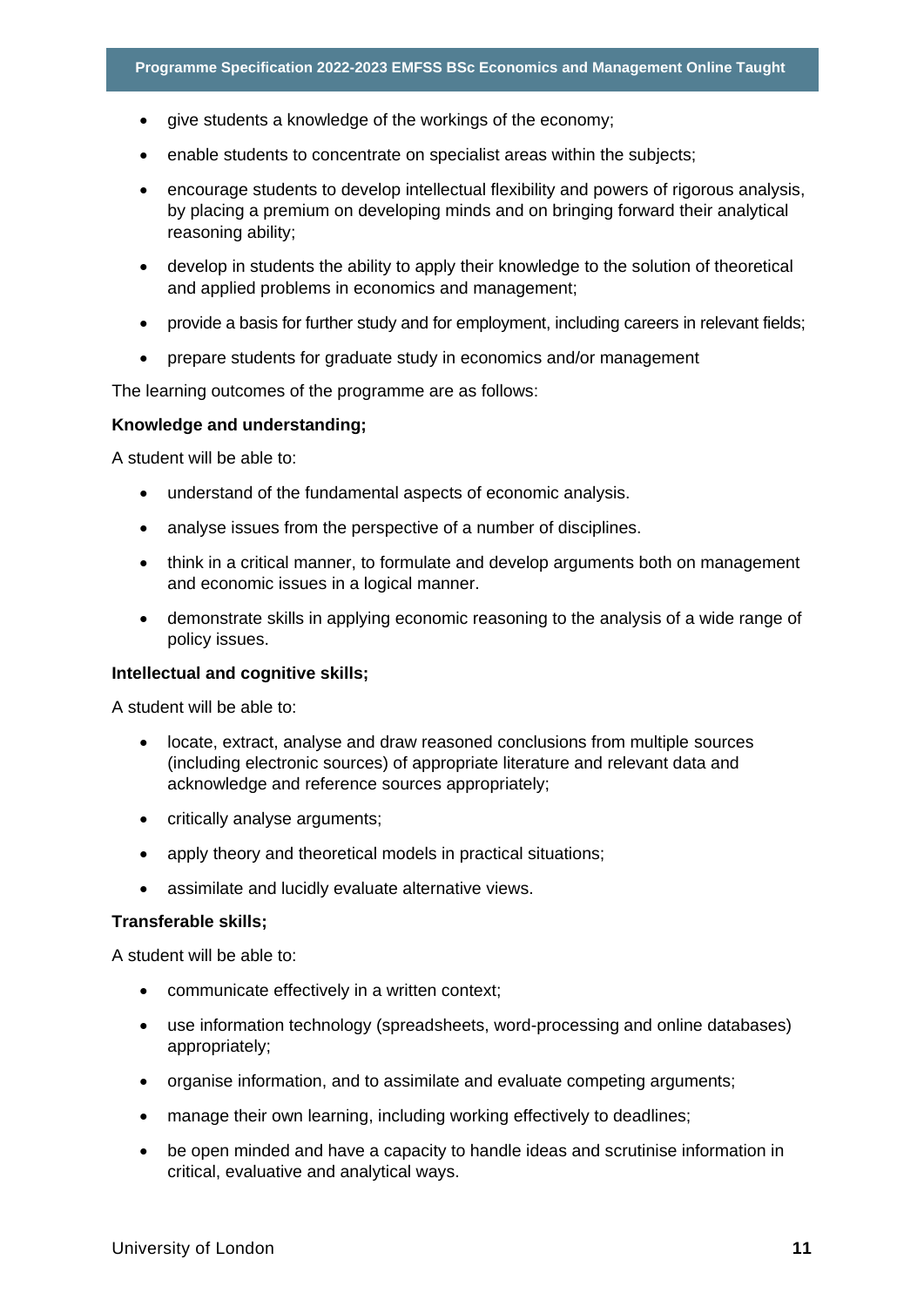#### **Exit qualifications**

Students exiting with a Certificate of Higher Education would expect to:

- have the essential introduction to that subject;
- demonstrate an understanding on the concepts and principles related to their area of study; and
- be able to communicate ideas and findings in a reliable and structured way.

Students exiting with a Diploma of Higher Education would, in addition, expect to:

- develop a greater understanding and a sophistication of thinking as they work through the courses;
- build on their existing knowledge to approach the concepts and principles from a wider context;
- be at a stage where they will have obtained qualities and skills necessary for employment and further study in the area.

### <span id="page-12-0"></span>**Learning, teaching and assessment strategies**

A student will access course materials on a Virtual Learning Environment (VLE) via desktop, mobile or table devices. Students will also complete assignments on the VLE.

Students will receive academic and technical support on the VLE. Class teachers will guide students through their learning and Student Success Advisors will advise students on progression within the programme.

Students will be required to attend live, online sessions and will be able to collaborate in real time with class teachers and fellow students and be able to engage in dialogue and develop and negotiate conclusions with others – key components in the acquisition of knowledge, understanding and transferable skills.

Written examinations form the greater part of the assessment of the programmes. For each course students will be assessed mainly by written examination. Questions are structured to allow students to demonstrate that they have acquired appropriate knowledge and understanding. The way that students manage data, solve problems, evaluate ideas and the organisational skills they use to structure their written answers allows the standard of intellectual and transferable skills to be assessed.

Assessment criteria for the programme take into account the level at which these skills have been achieved.

### <span id="page-12-1"></span>**Assessment methods**

In line with our current General Regulations, the University may offer students alternative assessments where necessary. This includes holding online timed assessments in place of written examinations, which are usually held at examination centres.

Aside from a few exceptions, each full course is examined by one three-hour unseen written assessment and each half course by one two-hour unseen written assessment. The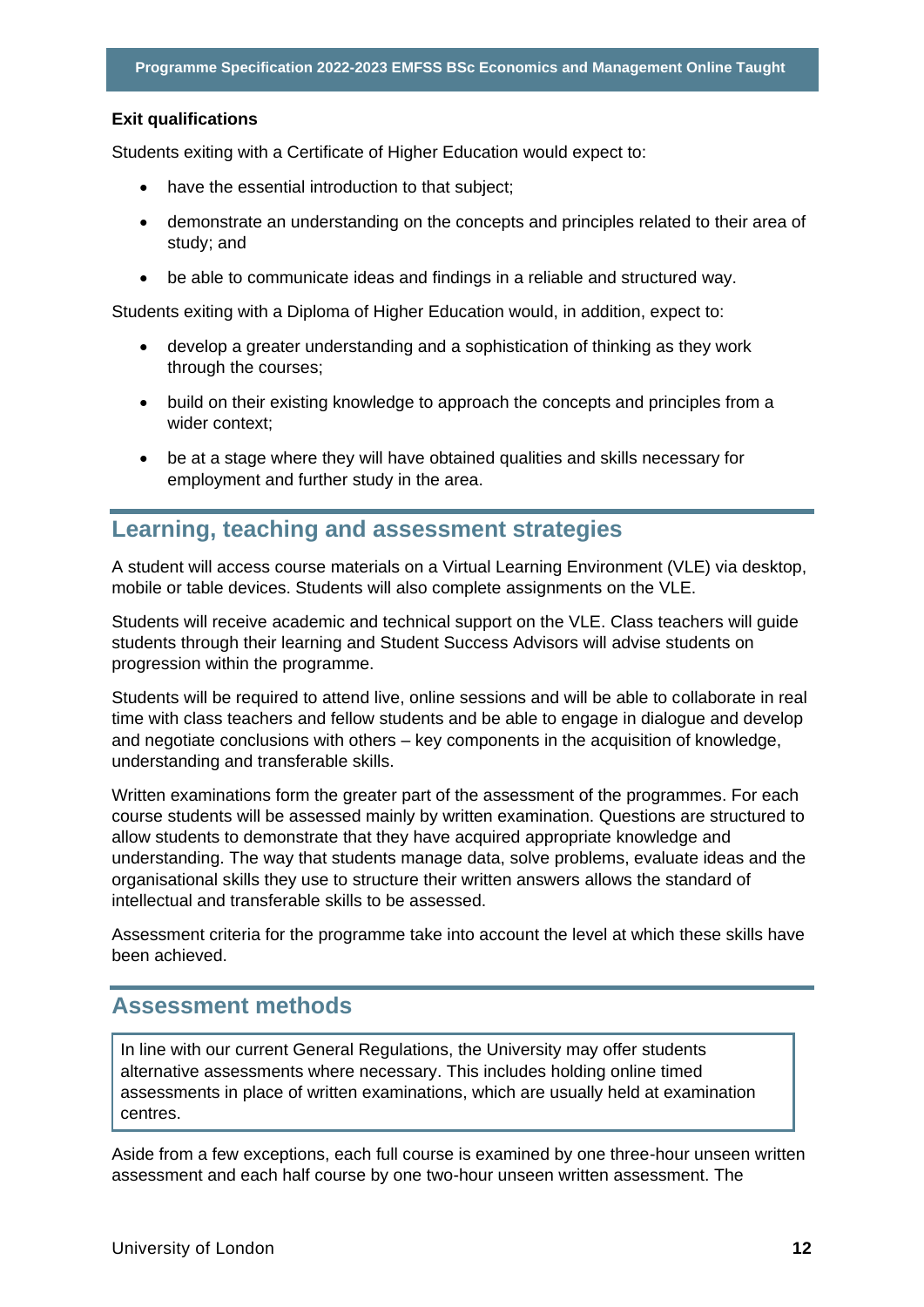assessment of some courses also involves the submission of coursework or a project – in these cases, details are included as part of the course syllabus.

The written examinations take place on two occasions each year, normally commencing in May and October. These are held at established examination centres worldwide.

The first opportunity to be assessed for courses initially studied in the August and November teaching blocks is May of the following year. The first opportunity to be assessed for courses initially studied in the February and May teaching blocks is October of the same year.

Full details of the dates of all assessments are available on the website.

## <span id="page-13-0"></span>**Student support and guidance**

- The Virtual Learning Environment (VLE) sometimes referred to as Digital Campus: this gives access to materials for each course, including live, online sessions and study support resources.
- A Student Success Advisor will provide advice and guidance throughout your programme.
- A class teacher will facilitate live, online teaching sessions.
- Student Guide: This provides information which is common to all students and gives information about matters of importance from the start of a student's relationship with the University of London through to their graduation.
- Student Portal: for accessing student induction, study skills support, student wellbeing advice.
- Recommended reading lists are provided online. Students may need to buy their own textbooks.
- Online discussion areas which allow students to communicate with each other.
- Past examination papers and examiners' commentaries. These provide an indication of the format of examinations and course-level feedback on completed assessments.
- Programme Regulations: these are a set of rules which apply to your programme students are responsible for ensuring they are familiar with the regulations for their programme.
- The Online Library provides a range of e-books, along with full-text and multidisciplinary databases where journal articles, book reviews and reports can be found. The Online Library also has a dedicated homepage for EMFSS students.
- University of London library: Registered students may use the resources located within the Senate House library (for a small additional fee).
- A University of London email account and web area for personal information management.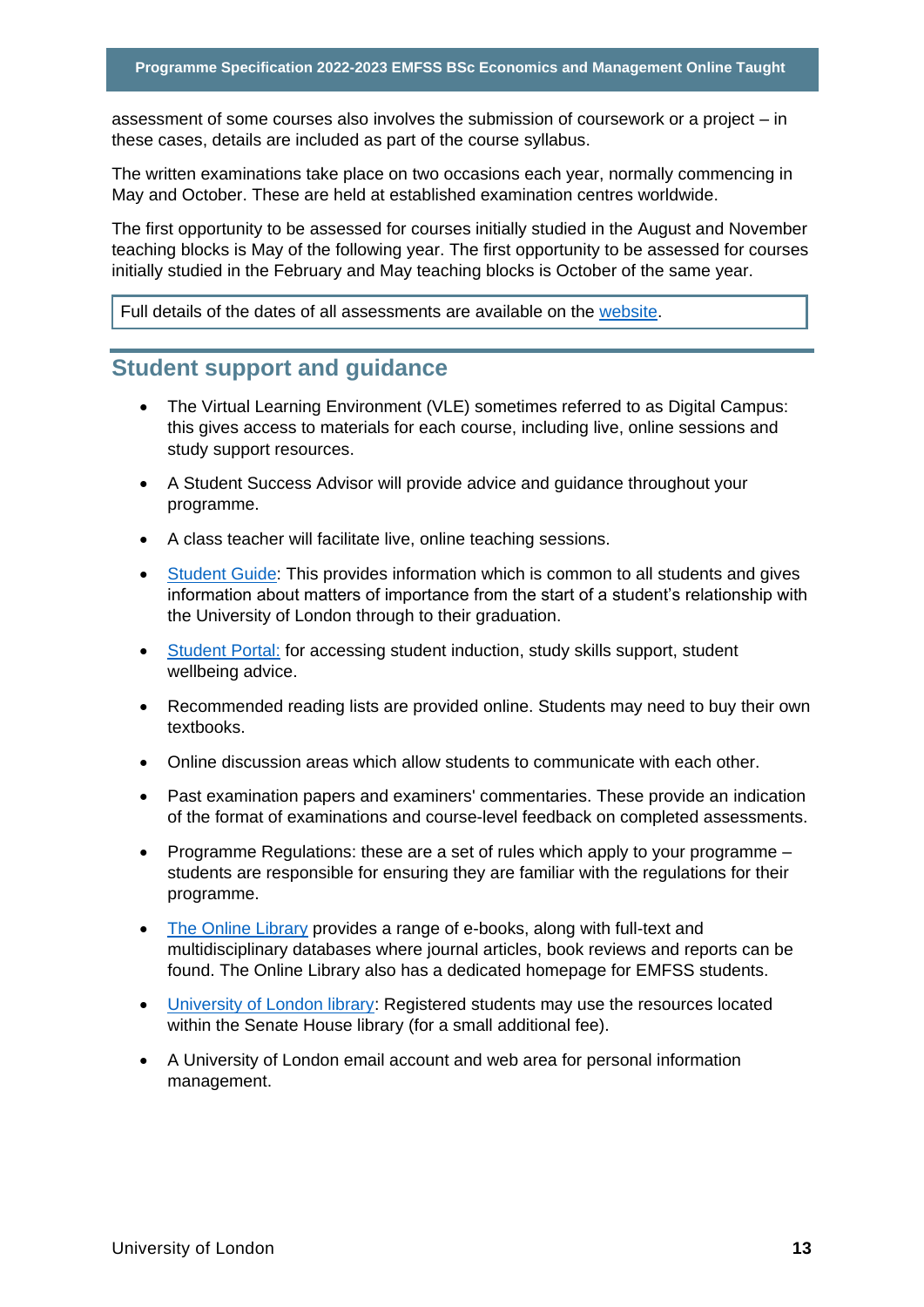## <span id="page-14-0"></span>**Quality evaluation and enhancement**

The University of London delivers the majority of its flexible and distance learning programmes through a collaboration between the University of London Worldwide and member institutions of the University of London. However some of the flexible and distance learning programmes draw solely on academic input from the University of London, and are delivered without academic lead by a member institutions. The policies, partnerships (where applicable) and quality assurance mechanisms applicable for the programmes are defined in the following key documents: The Quality Framework, the Quality Assurance Schedules, Guidelines for Examinations, General Regulations and, for each programme, programme specific regulations.

#### **Awards standards**

All University of London qualifications have to align with the Frameworks for Higher Education Qualifications of UK Degree-Awarding Bodies to assure appropriate standards for each qualification. In addition, every programme that is developed by a member institution of the University of London (or a consortium with representation by more than one member institution) will be developed to the same standard as would be applied within the institution concerned. Proportionate and robust approval procedures, including external scrutiny and student engagement are in place for all programmes. Learning materials are written and all assessments are set and marked by academic staff who are required to apply the University's academic standards.

#### **Review and evaluation mechanisms**

Some of the key mechanisms in place to assure the standards of all University of London qualifications and the quality of the student experience, include:

- Annual programme reports: produced for all programmes in order to review and enhance the provision and to plan ahead;
- Independent external examiners: submit reports every year to confirm that a programme has been assessed properly and meets the appropriate academic standards;
- Annual student information statistics: prepared for all systematic reporting within the University of London;
- Periodic programme reviews: carried out every 4-6 years to review how a programme has developed over time and to make sure that it remains current and up-to-date.

Improvements are made as necessary to ensure that systems remain effective and rigorous.

#### **Student feedback and engagement**

The principal channel for collecting feedback from students is the Student Experience Survey. Carried out every two years, this collects feedback from the student body on a range of topics relating to the student lifecycle. The results are analysed externally and then considered in a number of different ways, including by the programme team, principal committees and the senior leadership team. Details of any resulting actions taken are published on the Virtual Learning Environment and the Student Portal.

Additionally, on completion of their programme of study students will be invited to take a survey that seeks to measure what they have gained from their studies.